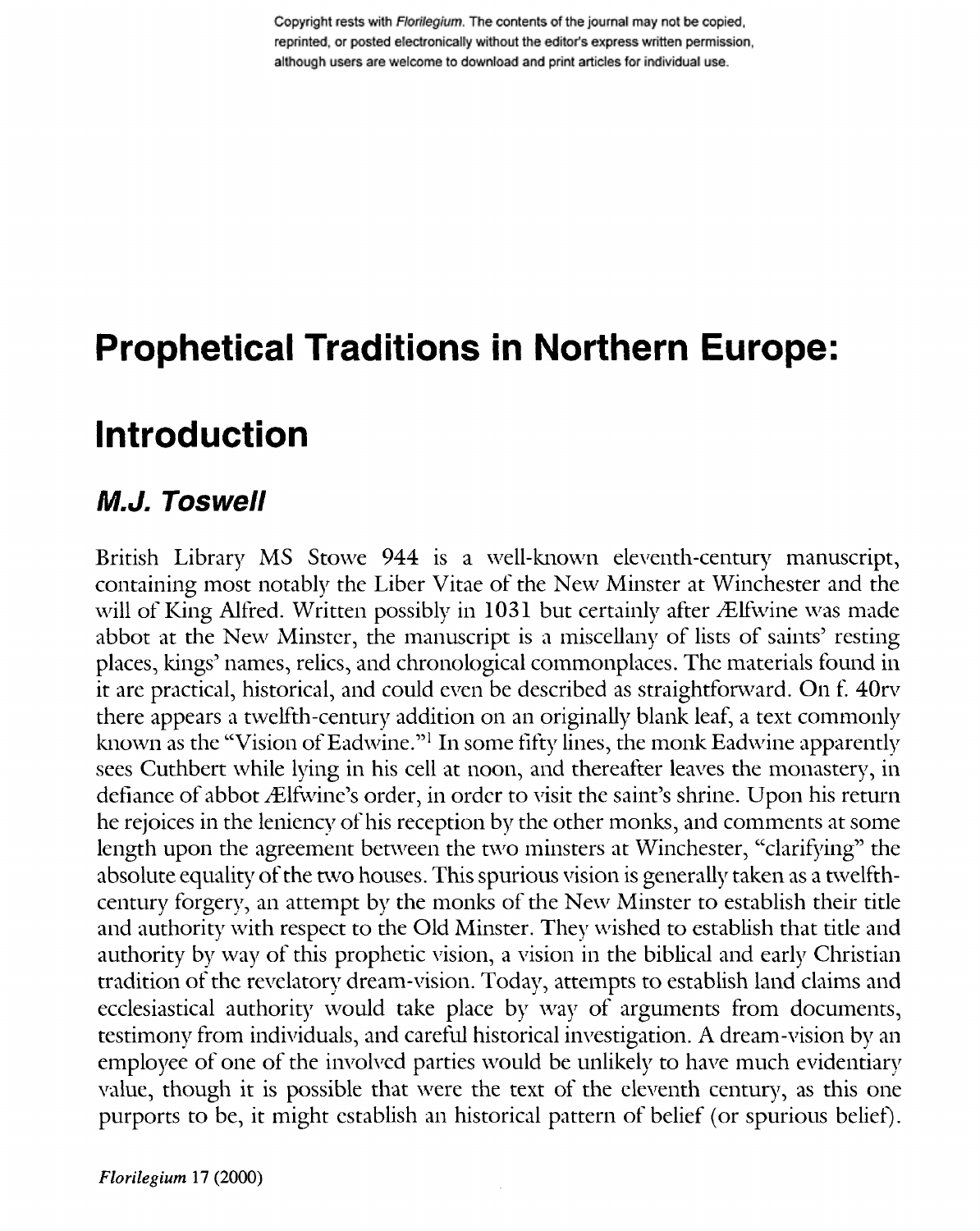How much value the "Vision of Eadwine" had in the medieval version of such proceedings is hard to determine.

What is perhaps more interesting than the political motives of the text is the apparent belief that cloaking the argument as a "vision" gives it supernatural authority; that is, by claiming the text as a vision Eadwine and his fellows at the New Minster claimed authority through its prophetic power. The "Vision of Eadwine," however, does not conform to the Anglo-Saxon tradition in any of its details.<sup>2</sup> The vision takes place at noon, not at night; it is short, not the more usual one day to three days in length; the dreamer is neither ill nor dead, but just taking a nap; the dreamer sees only one saint, who is Cuthbert, rather than the panoply of heaven or hell with the aid of a guide. The rest of the extant Anglo-Saxon visions have much more complex and interlinked plots with many of the following elements: a vision of the skv, heaven and hell, the bridge to heaven, a guide, the throne of judgment, the judging of some individual souls, and peril to the dreamer's soul. By the twelfth century, the Anglo-Saxon dream vision was remembered only as a genre with authority, but the details of the visions and the generic properties it had in the earlier period were, to judge by this text, long since gone. Remaining was only the impression that a prophetic vision granted a claim to authority that could be used in political matters.

In this sense the "Vision of Eadwine" is very much part of a medieval tradition, the tradition which uses prophecy for historical authenticity and claims to power. Grounded in the prophetic traditions of the Old Testament and their fulfilment in the New Testament, and in the apocalyptic prophecy best exemplified by the Book of Revelation, the prophetical traditions of the Middle Ages and the Renaissance in northern Europe made clear legal and political claims. The papers in this cluster were originally delivered at a conference sponsored by the Medieval & Renaissance Seminar of the University of Western Ontario in April 1997, and entitled "The Laws and the Prophets in the Middle Ages and the Renaissance." Over twenty papers were given at the conference, which included plenary addresses by E.G. Stanley, "Trial by Jury, and How Later Ages Perceive its Origins, Perhaps in Anglo-Saxon England"; Kathryn Kerby-Fulton, "The Law and the 'Prophetia Petri': Legal Scribes, the Westminster Civil Service and the First Audience for *Piers Plowman*"; Sarah Foot, "Gender and Evidence in the Historiography of Anglo-Saxon Nunneries"; Nigel Smith, "Enthusiasm and Enlightenment: The Future of Prophecv in the Mid-Seventeenth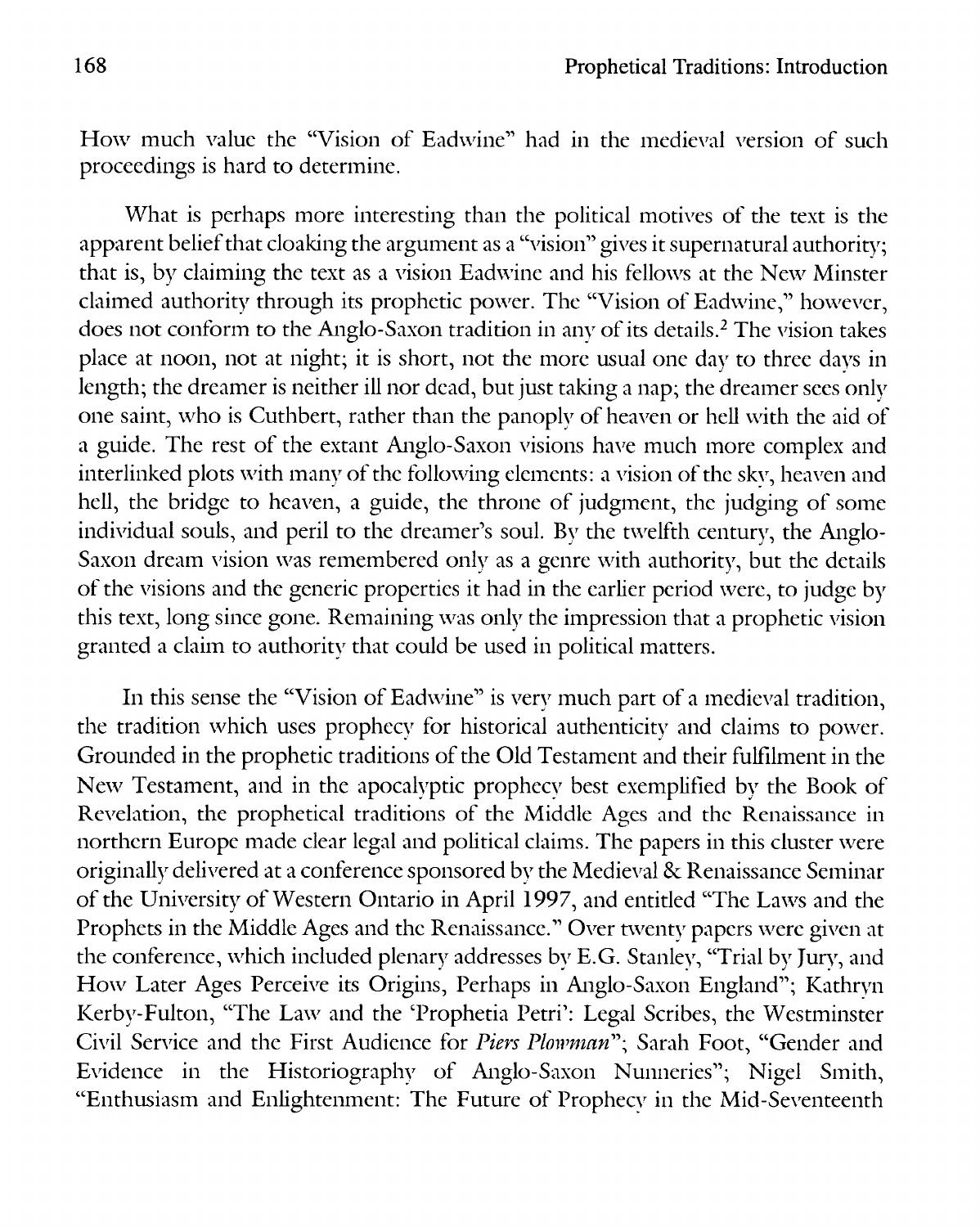Century"; and David Ganz, "Charlemagne in Hell," a paper which was originally given as the Dark Age Lecture at the University of Canterbury.

Medieval and early modern prophets garnered their power from their resemblance to biblical models. More specifically, since all spiritual authority derived from the Bible, the good Christian attempted to live a life which was an imitation of the life of Christ and the apostles in the New Testament, which was in its turn a fulfilment of the lives of the prophets and kings of the Old Testament. The Bible, then, was the repository of all authority—and especially of all prophetic authority. The various apocalypses, including that of John, more well-known today as the Book of Revelation, provided a paradigm for post-biblical visions—and the paradigm was a popular one. David Ganz, in "Charlemagne in Hell," considers the life of Charlemagne as it is presented by Einhard, and as it is commented upon in various prophetic visions just after his reign. He examines the intersections of royal law and divine law with notions of penance, and points out that categories of law, imperial legislation and prophecy can fall together when an emperor issues a demand for repentance, for a proper approach to penance. Thus, Ganz demonstrates that the Carolingian renaissance depended upon inculcating a sense of sin, since only sin can require a framework of grace. Hell must be made known so we can pray for our dead. The first, and perhaps the most important, focus for this development was Charlemagne himself. The purgatorial visions Ganz explicates remained popular for centuries. That their inception involved the urge to memorialise Charlemagne is certain. That they in addition incited a whole new approach to the Bible, something of a creative response to the Word, also seems likely. Whereas Charlemagne's own plan for the Carolingian renaissance was that of "learning as a preparation for Bible study," to quote the classic words of Beryl Smalley, the approach which developed after Charlemagne's death had more to do with prayer and Bible study as a preparation for death and the Judgment Day.<sup>3</sup> The visions other devout Christians had of Charlemagne suffering in hell, depending for their biblical authority on the Apocalypse of St Paul (later to be determined apocryphal), provided an exemplum. If the great ruler, the emperor Charlemagne, could suffer in hell, then others must live yet more exemplary lives, pray more prayers, and engage, as Charlemagne's son Louis did, in more public acts of penance.

According to two Anglo-Saxon poets, the living of an exemplary life involved only absolute acceptance of divine action. The role of the saint, as presented by the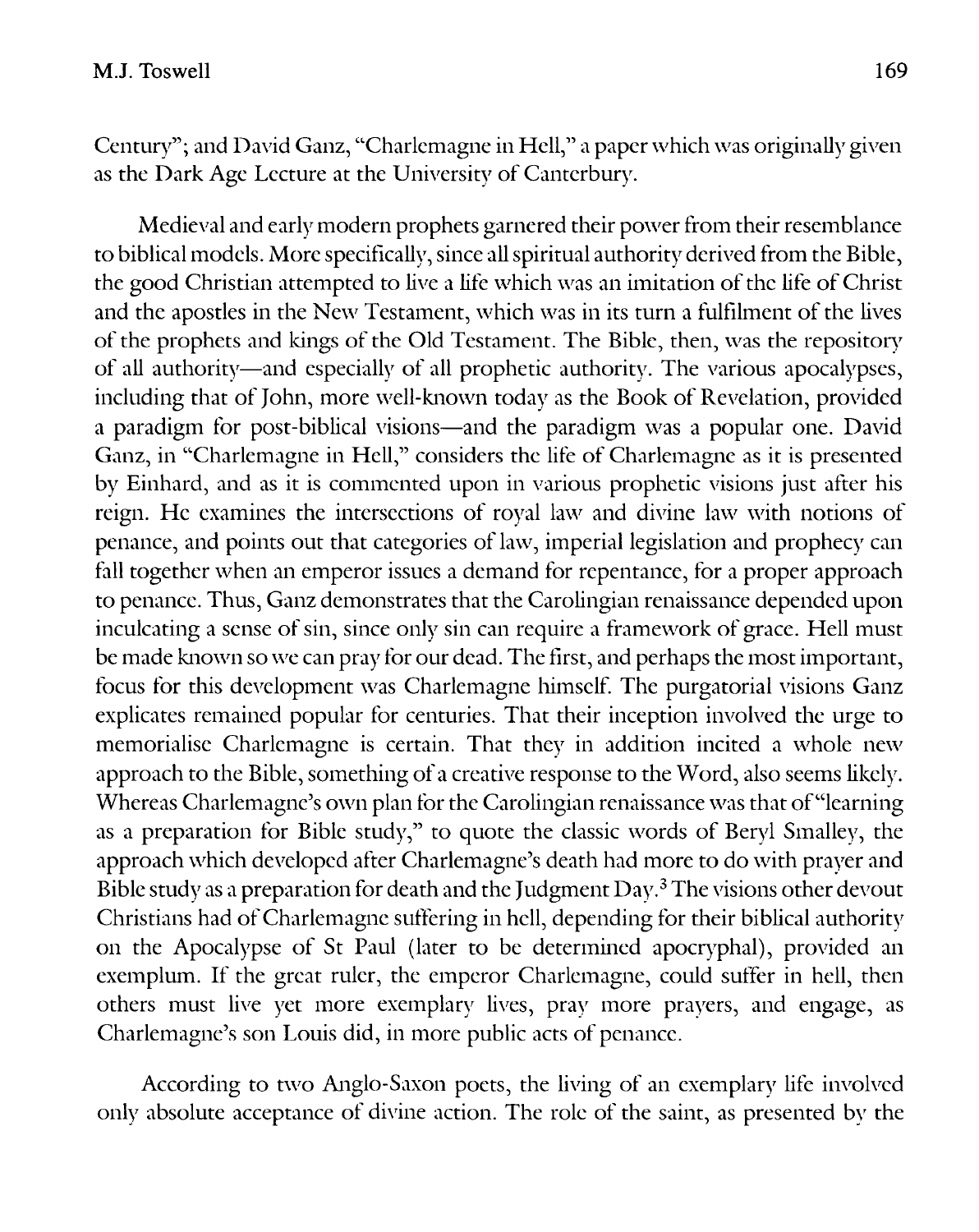poems *Andreas* and *Guthlac*, was to engage in no criticism or questioning, but simply to exemplify absolute acceptance of the Christian life, to be a latter-day apostle. Angela Abdou's innovative analysis of these poems addresses the ways in which speech act theory lays bare the differences between the Christian figure depending absolutely on the Word of God and the antagonists to that Word, whether devils, Mermedonians, or confused outsiders. Abdou's consideration of these conversion narratives reveals the ways in which individuals use biblical models for behaviour, and poets demonstrate those models by very carefully distinguishing the language of the protagonist saint from the language of the non-Christians. Where Guthlac and Andreas speak divine truth and their words represent their absolute faith, the language of the devils is impotent, frustrated, inadequate, prolix, and even uses the wrong register—that being heroic diction. In these creative re-enactments of biblical conversion scenes, the saints are Old Testament prophets, believers in conversion without having the truth value of God and the representatives of God in the poems.

Patricia Sunderland studies an early Middle English rendition of the life of St Katherine, and demonstrates the ways in which this version of the legend has Katherine explaining the truth of God's law. This rendition of one of the most well-known saints' lives of early Christianity focuses on Katherine's wisdom and intellect, on her exemplary recreation of the Old Testament prophets, and on her elucidation of God's law. Maxentius may propagate positive law, but this law has no force if it does not conform with the one law which is God's. Sunderland therefore proposes that this version of the Katherine legend focuses on the saint as herself a prophet and theologian, someone capable of explaining, not just believing, God's truth. Her martyrdom is linked explicitly in this version to the sufferings of the biblical prophets, and she speaks forth the truth of God, mirroring the actions of the Hebrew prophets.

Another figure who "speaks forth" the truth of prophecy, though with perhaps less success than Katherine in the vernacular saint's life, is John de Roquetaillade (also known as John of Rupescissa), the fourteenth-century Franciscan author of a number of prophetic texts. Mark Dupuy's analysis of John provides us with an example of the political use of prophecy, for the Franciscan produced all his works by analogy with current events, and the most logical interpretations of his sometimes impenetrably difficult Latin texts suggest that they are allegorical representations of the Valois. Like the visions of Charlemagne in hell, Roquetaillade's prophecies have as their focus the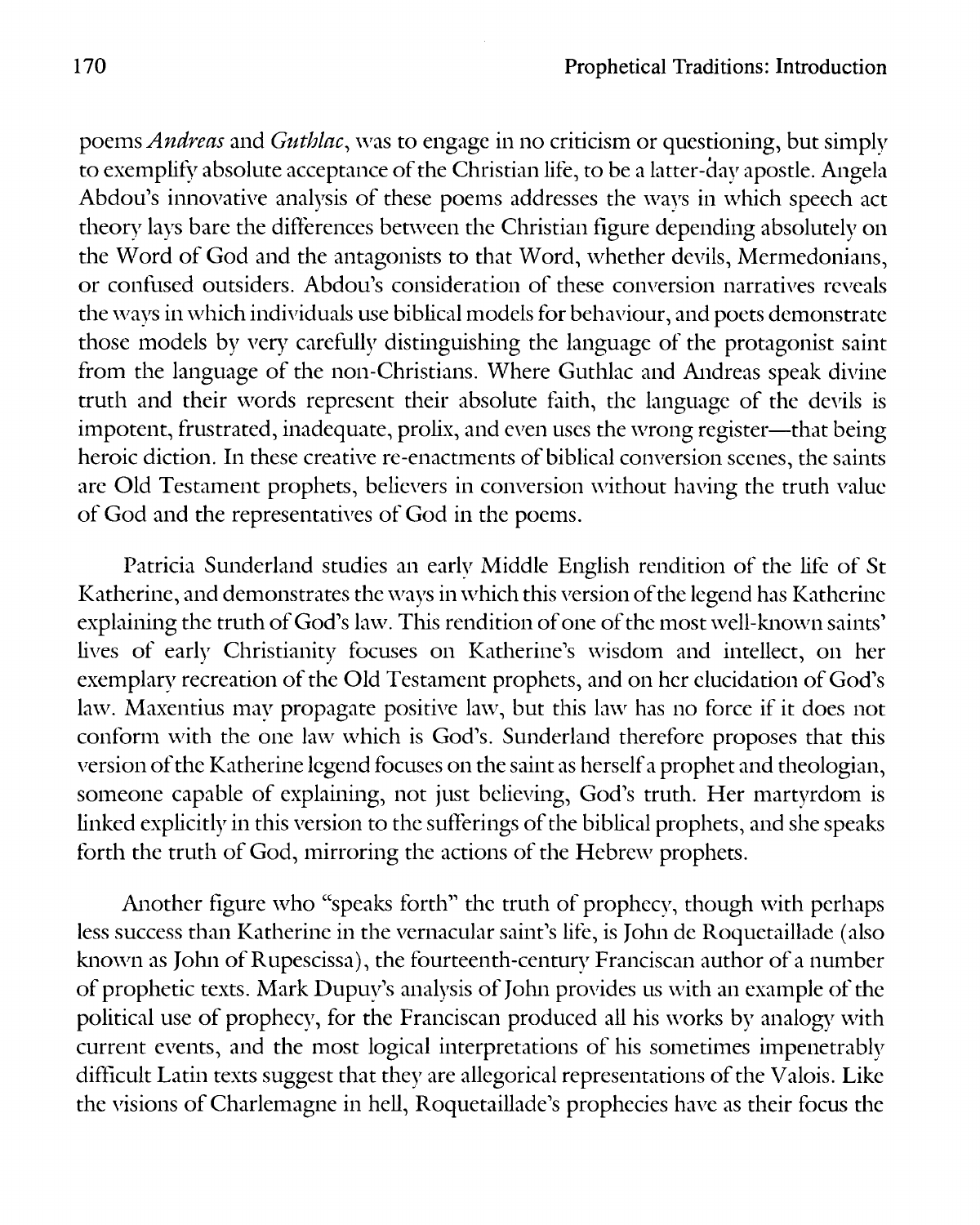preparation for the last days, for judgment. Following in the tradition of Joachim of Fiore, Roquetaillade unfolds an historical interpretation which allowed Franciscan Spirituals to see themselves as representing the ideal of absolute poverty. On the other hand, Roquetaillade's works were also seen as providing the Valois with specifically French prophecies, which would make him the first post-biblical national prophet. In either case, his writings were accomplished in the glare of fourteenth-century publicity, and though he rejected any comparison of himself with the Old Testament prophets, he in some ways embraced his public role (though not to his own advantage since he was declared *fantasticus* and lived his last years in detention at Avignon). Dupuy presents Roquetaillade's prophetic career as a kind of fourteenth-century revivification of the Hebrew prophets; he recreates the prophets in late medieval terms for those who care to comprehend his words.

A similarly turbulent figure of the late Middle Ages was Sir John Fortescue, who attempted to address the issue of the legitimacy of kings in his tract *De Natura Legis Naturae.* In 1406 Henry IV issued a statute attempting to guarantee the English throne to the "Heirs of his Body." During the Wars of the Roses in England, the issue of succession was the single most important political issue, and Fortescue's attempt to consider it starts from the premise that natural law must solve issues of succession. Presenting an hypothetical case involving three claimants making their cases to a judge, Fortescue derives his origin of property from the Fall of Adam and Eve, as a consequence of the first sin. E. Kay Harris analyses this tract, considering the inherited role of men and women as deriving directly, for Fortescue, from the masculine and feminine identities of Adam and Eve. The law of the king and the resulting account of kingship depend on the origin of sin and punishment in the Fall. Fortescue has a fluid approach to masculine and feminine identities which effectively explains the legal process of attainder as a féminisation, a dispossession which shows that the man is actually a woman, his blood having been corrupted by rebellion against the natural order. As Harris concludes, Fortescue's own attainder was reversed because his knowledge of the law was needed by Edward IV (the target of the tract). His retraction of the argument, placing himself in the feminine and subjective role of Eve, actually allows him to regain the legal mastery and dominion of Adam—and his property to boot. For Fortescue in Harris' comprehensive discussion, scriptural authority was the sole foundation of natural law, but its meaning and interpretation could well be fluid.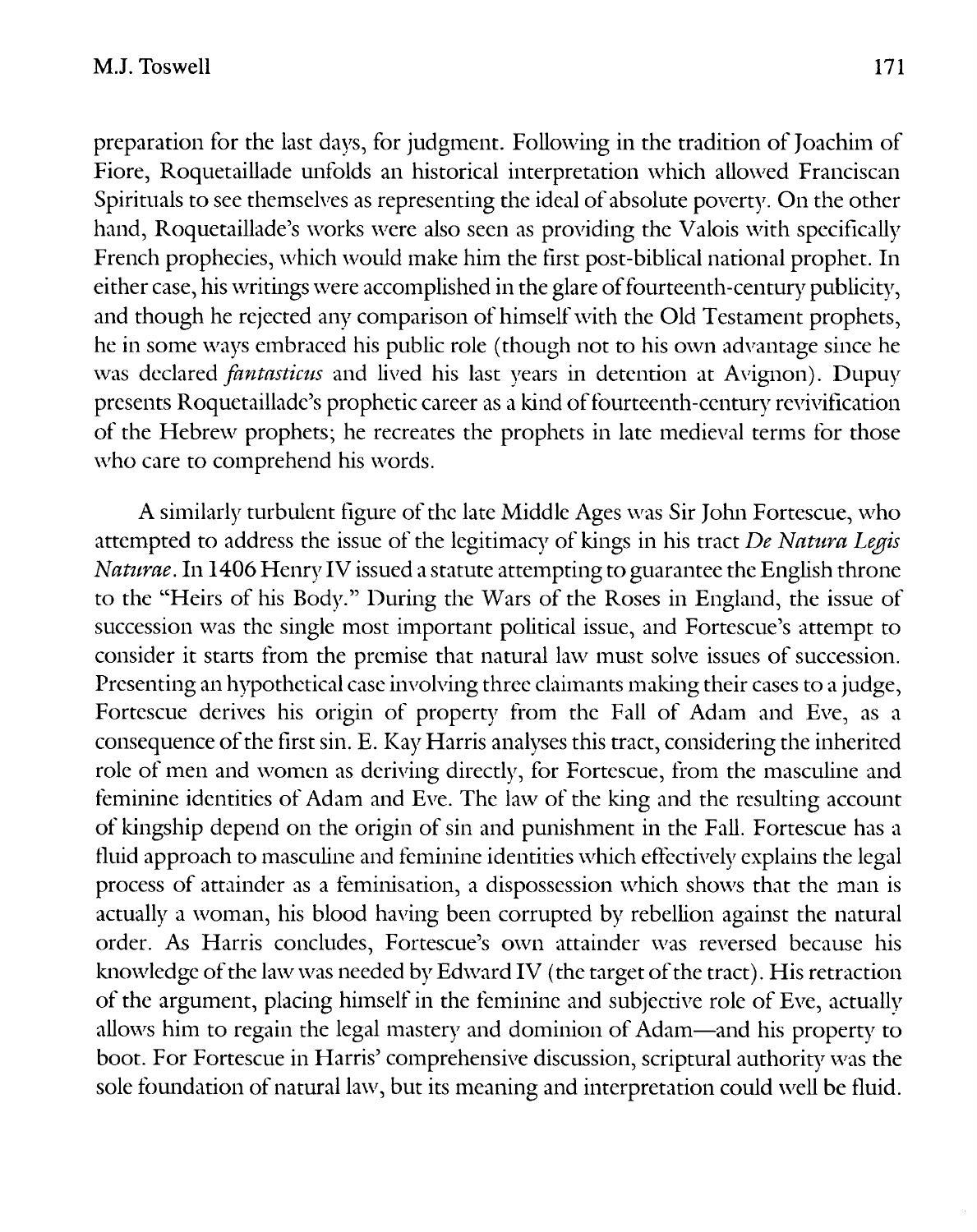This fluidity would be utterly rejected by the last of the figures studied in this cluster, John Knox. Whereas Harris recuperates a work whose significance is not generally acknowledge and which is available only in a very obscure edition, John Knox's reforming texts are well-known, including what Peter Auksi calls his "notorious diatribe of 1558." Knox's *The First Blast of the Trumpet Against the Monstrous Regiment of Women* returns to the vexed question of where authority vests. For Knox, as for Fortescue, it does not vest with women; for Knox, as for Fortescuc, the Bible particularly Old Testament texts—provides the necessary scriptural authority. Auksi approaches Knox by way of his rhetorical strategies, and analyses both the way in which the Scottish prophet allies himself with the prophets of Israel and also his use of inflammatory rhetoric to awaken those feminised males in his audience who do not automatically recognise the truth of his argument. The tract culminates with an Old Testament example, that of Athalia in 2 Kings, which demonstrates the relevance of the scripture to current events, to the sin of promoting women as queens. Later in life, Knox uses another biblical method of presentation, the chronicle, to elaborate this relevance of biblical history in his *History*, interweaving biblical allusions and parallels so casually into his account of present-day wrongdoing that they achieve tremendous interpretive force. For Knox, the Bible, particularly the laws and injunctions in the Old Testament prophets, provides the only touchstone for adequate interpretation of history and politics. For Knox in Auksi's account, scriptural authority is absolute.

"Prophet" comes from the Greek "pro" meaning "for" and "phetes" meaning "speaker." A prophet speaks for another, whether a person, a community of people, a nation, or a God. Old Testament prophecy, and its New Testament counterpart, was almost inevitably associated with the political, and particularly with advice to kings. The analyses of prophetical traditions in the Middle Ages and the Renaissance given here certainly demonstrate that the fundamental principles of prophecy held through the first millennium and a half of Christianity. Old Testament prophets were particularly good at commenting on historical developments taking place in the present (and especially national disasters): certainly John Knox, John de Roquetaillade and Sir John Fortescue fall in that tradition. New Testament prophets and the early Christian saints who followed in that tradition were specialists in mediating divine revelation: their inheritors include the vernacular poets of *Andreas* and *Guthlac*, the thirteenth-century redactor of *Seinte Katerine*, and the Carolingian visionaries who saw Charlemagne in hell. Of course, drawing distinctions among these figures cannot be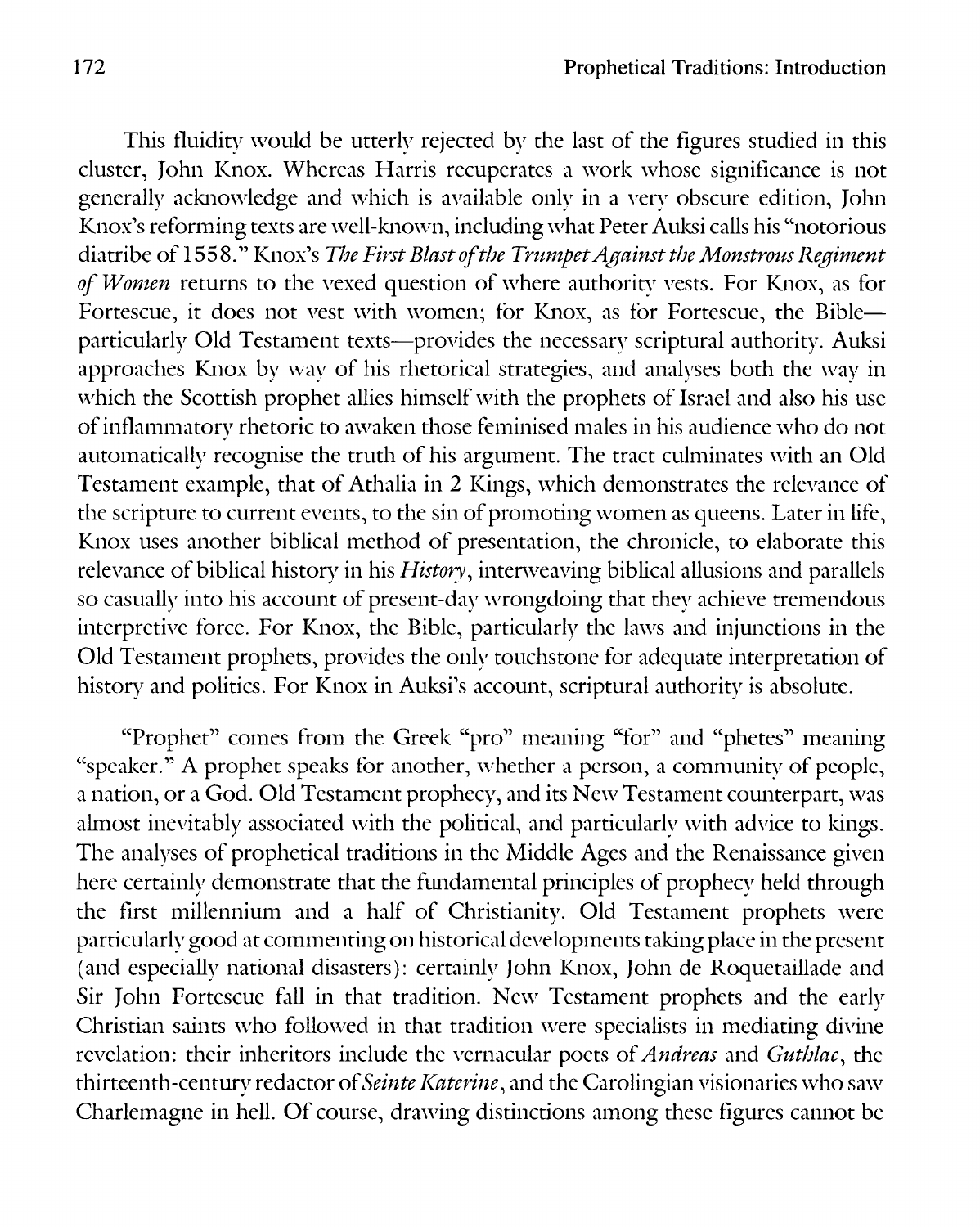so simple. The ninth-century visions analysed by David Ganz served a serious spiritual purpose, inculcating a sense of sin and advancing the church's position. John de Roquetaillade disclaimed any prophetic role, though his position as a proponent of French Joachimism and his emphasis on what seems to many to be a peculiarly national prophecy in favour of the Valois kings of France might suggest otherwise. While John Knox explicitly modeled his own prophetic persona after the biblical prophets, and Sir John Fortescue developed his law of the king from biblical models, both men used their models for specific local issues—and especially to draw conclusions about the legal roles of women in royal inheritance and in the exercise of regal power. St Katherine demonstrates that she can articulate the pattern of God's providential laws and win arguments, in the biblical tradition, with the priests of other gods—converting them in the process. Conversion is also central to the Old *English Andreas* and *Guthlac,*  poems in which the protagonists, an apostle and an Anglo-Saxon saint, are tempted with torture and visions of hell, yet continue to behave as good Christians, fulfilling their vows and rejecting the devils. These papers approach the questions of prophetical traditions from many different vantage-points and they reach conclusions which are specific to the text and figures studied—but they are at one in concluding that prophecy makes political claims as much or more than it makes spiritual claims.

## *University of Western Ontario*

### *Notes*

The conference, held from 12-15 April 1997, was sponsored by a grant from the Social Sciences and Humanities Research Council of Canada, which also supported the preparation of the papers in this cluster.

1 N.R. Ker, *Catalogue of Manuscripts Containing Anglo-Saxon* (Oxford: Clarendon Press, 1957), 274 art. f. The only edition of the "Vision of Eadwine" is that in F.E. *YLarmtr, Anglo-Saxon Writs* (Oxford, 1959; rep. Stamford: Paul Watkins, 1989), pp. 401-3.

2 The best discussion of the practices in Anglo-Saxon dream visions is in Patrick Sims-Williams, "The unseen world: the monk of Wenlock's vision," chapter 9 in his *Religion and Literature in Western England, 600-800* (Cambridge: Cambridge UP, 1990), pp. 243-72.

2 Beryl Smalley, *The Study of the Bible in the Middle Ages* (Notre Dame: Univ. of Notre Dame Press, 1964), p. 37.